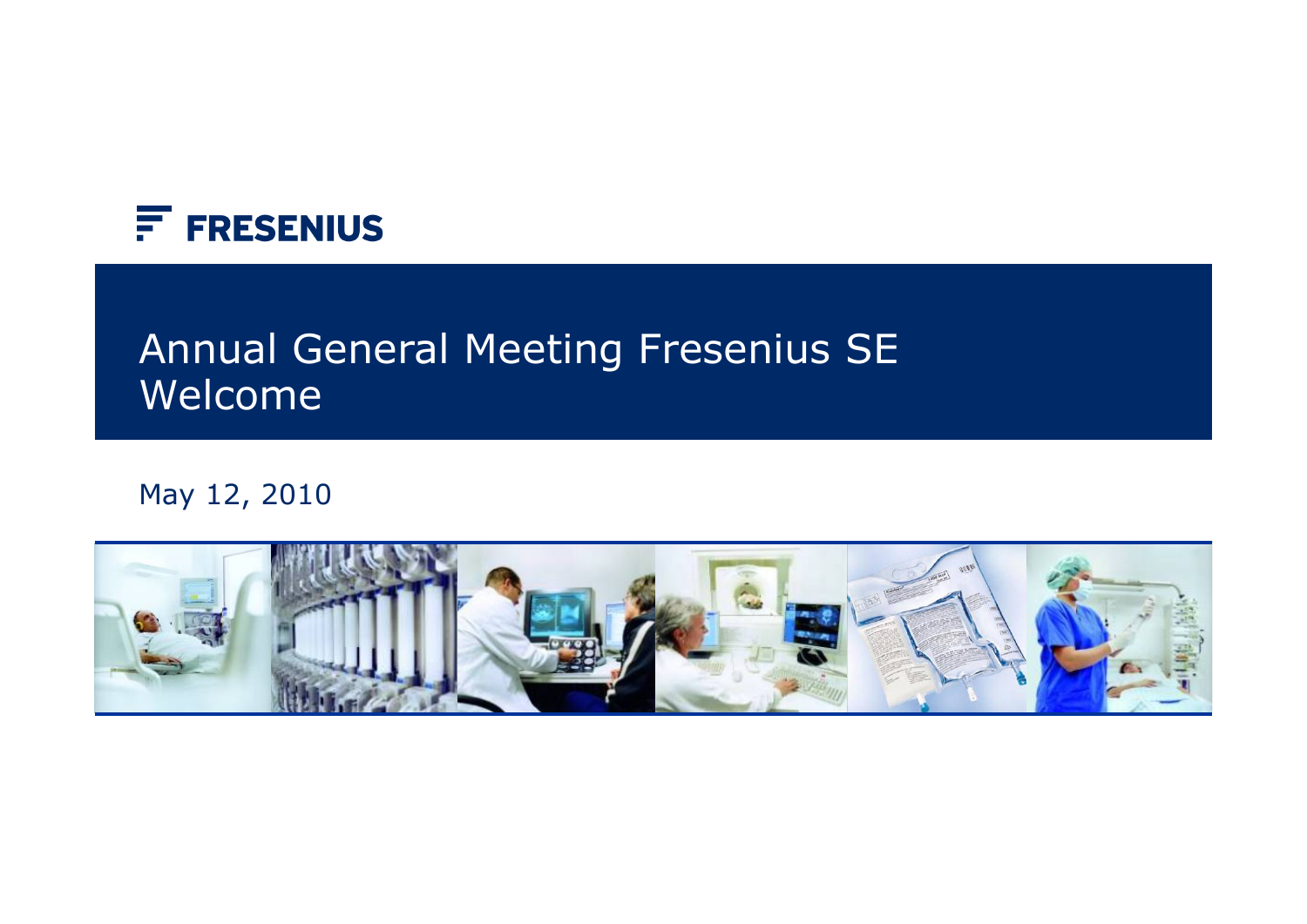

### Agenda

I. Financial Results 2009

II. Share Price Development

III. 1st Quarter 2010 and Outlook

IV. Share Conversion and Change of Legal Form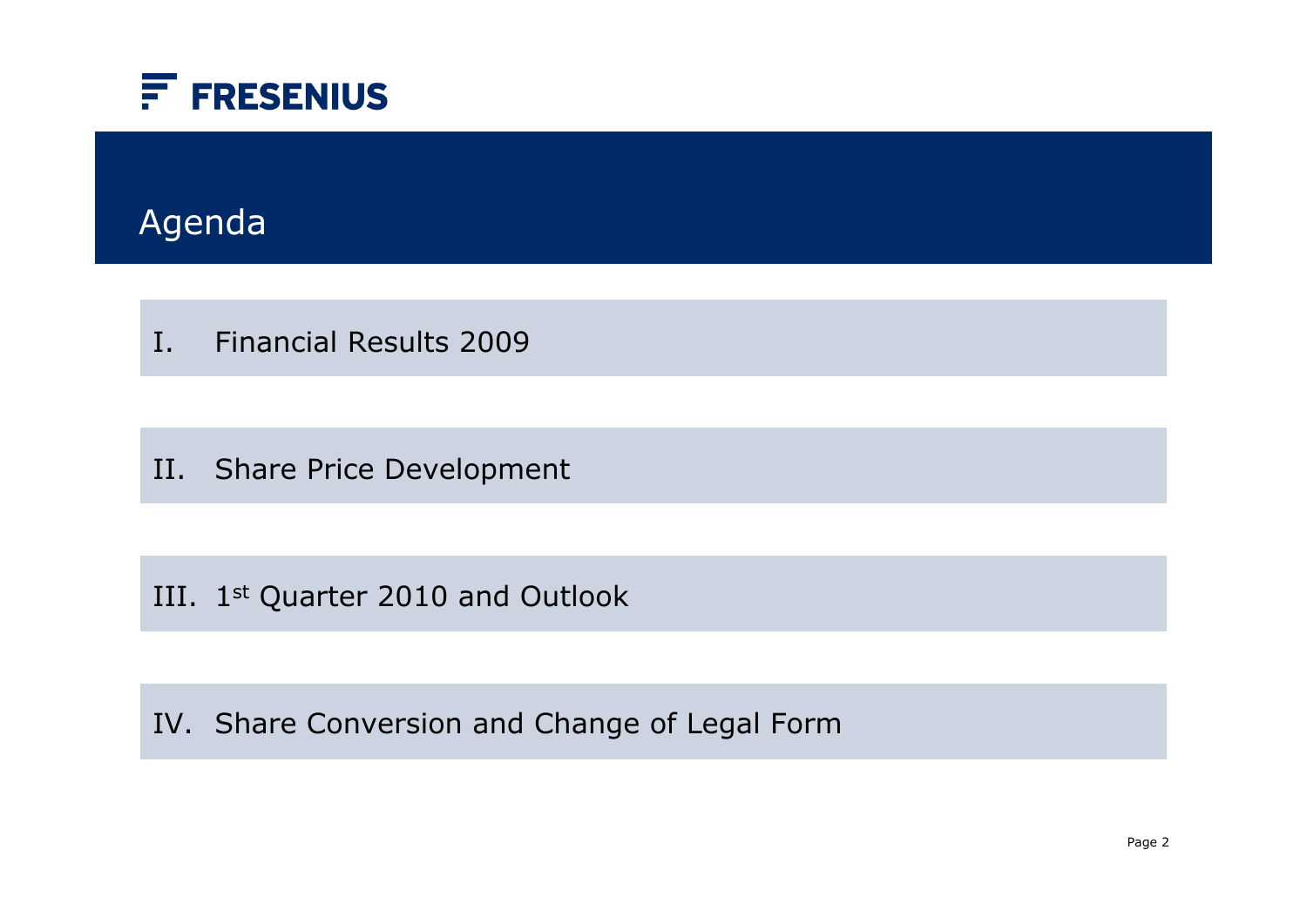

### Fresenius Group 2009: Significant Accomplishments in a Challenging Economic Environment

- Record sales and earnings guidance fully met or exceeded
- All business segments and regions contributing to strong sales and earnings growth
- Record cash flow ahead of schedule in reducing leverage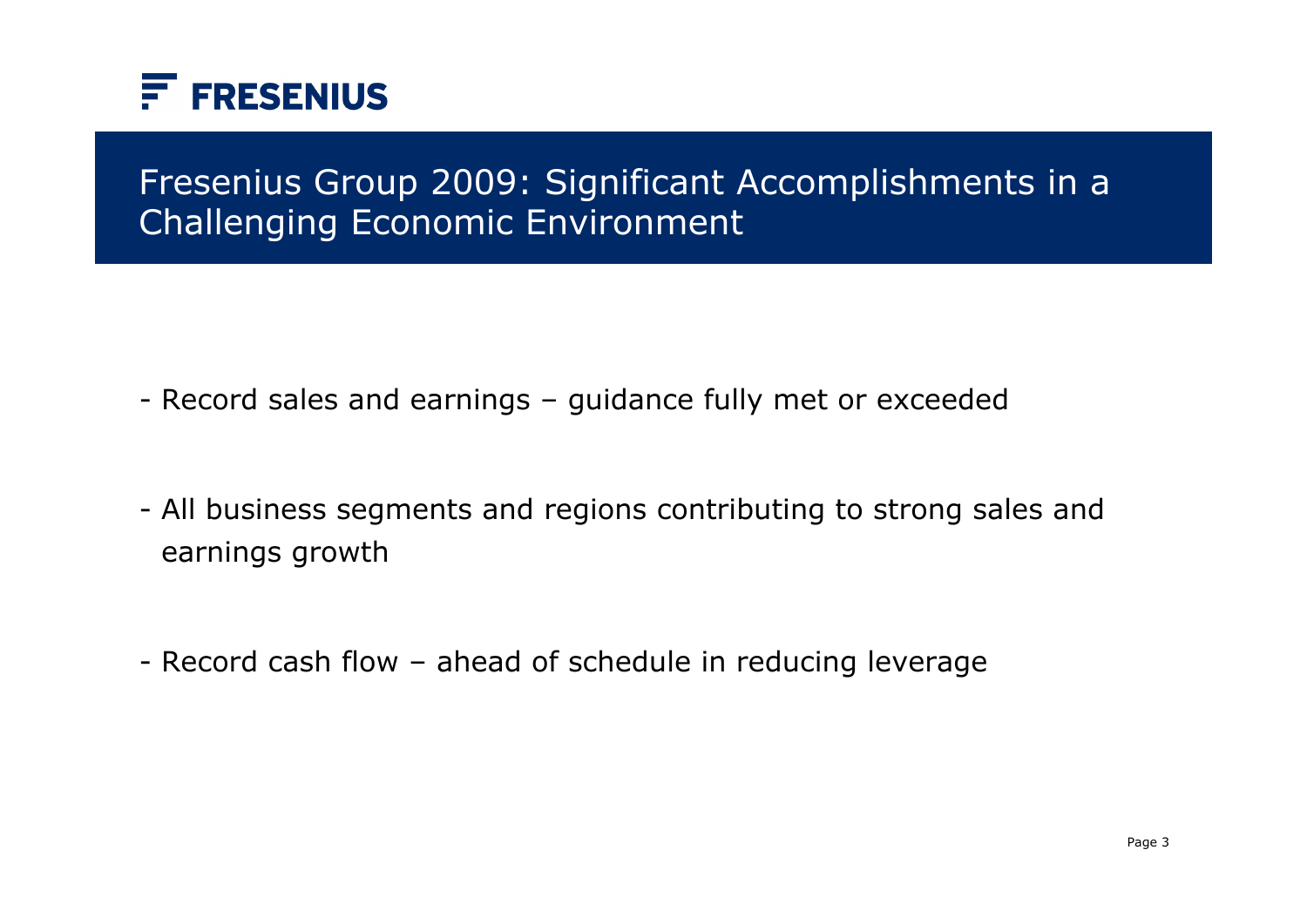

#### Fresenius Group: Strong Financial Results



Group financial results before APP-transaction-related special items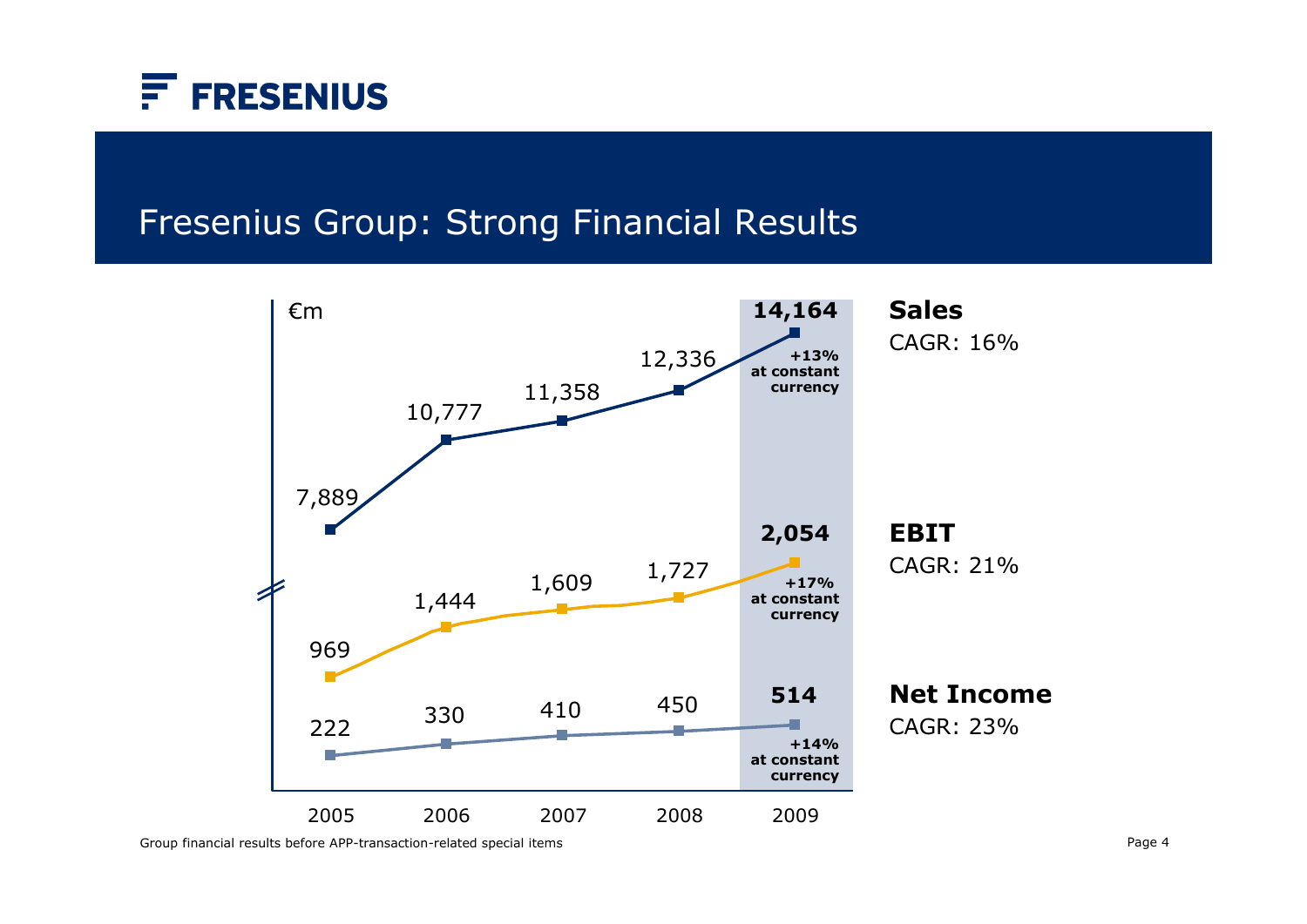

### 17<sup>th</sup> Consecutive Dividend Increase Proposed Fresenius SE:

- Proposed dividend: €0.75 per ordinary share €0.76 per preference share
- Dividend increase of 7%
- Total distribution:€122 m

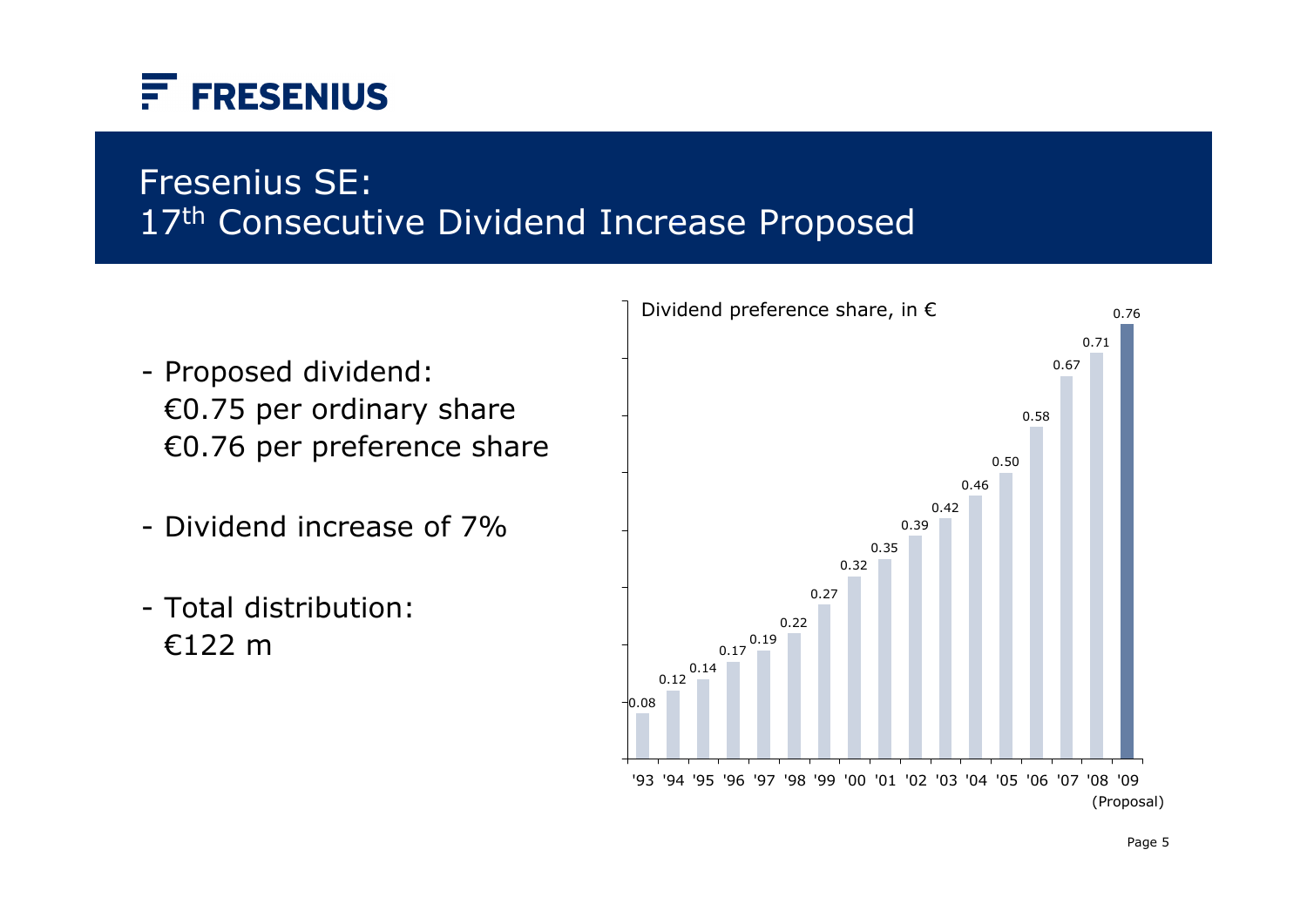

## Fresenius Share Price Development

| <b>Share Price Development</b> | 2009   | 2010   |
|--------------------------------|--------|--------|
| Fresenius ordinary share       | $+22%$ | $+14%$ |
| Fresenius preference share     | $+20%$ | $+1\%$ |
| DAX index                      | $+24%$ | $-4\%$ |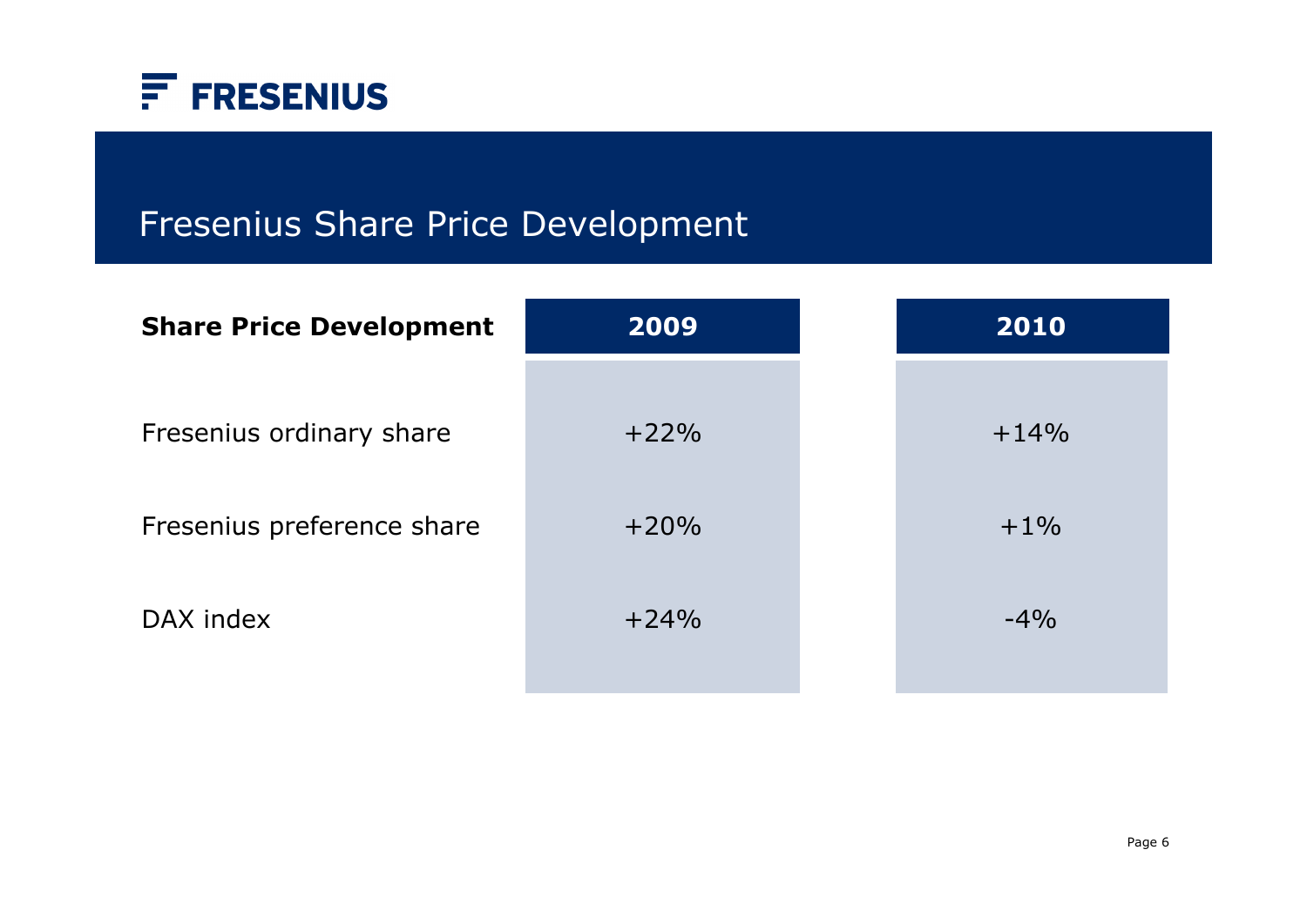

### Fresenius Group: Successful Start into 2010

|                                      | <b>Sales</b> | <b>EBIT</b> | Net Income* |
|--------------------------------------|--------------|-------------|-------------|
| Q1/2010                              | €3,643 m     | €500 m      | €119 $m$    |
| Growth at constant<br>currency rates | 10%          | 7%          | 8%          |
| Growth at actual<br>currency rates   | 8%           | 5%          | 8%          |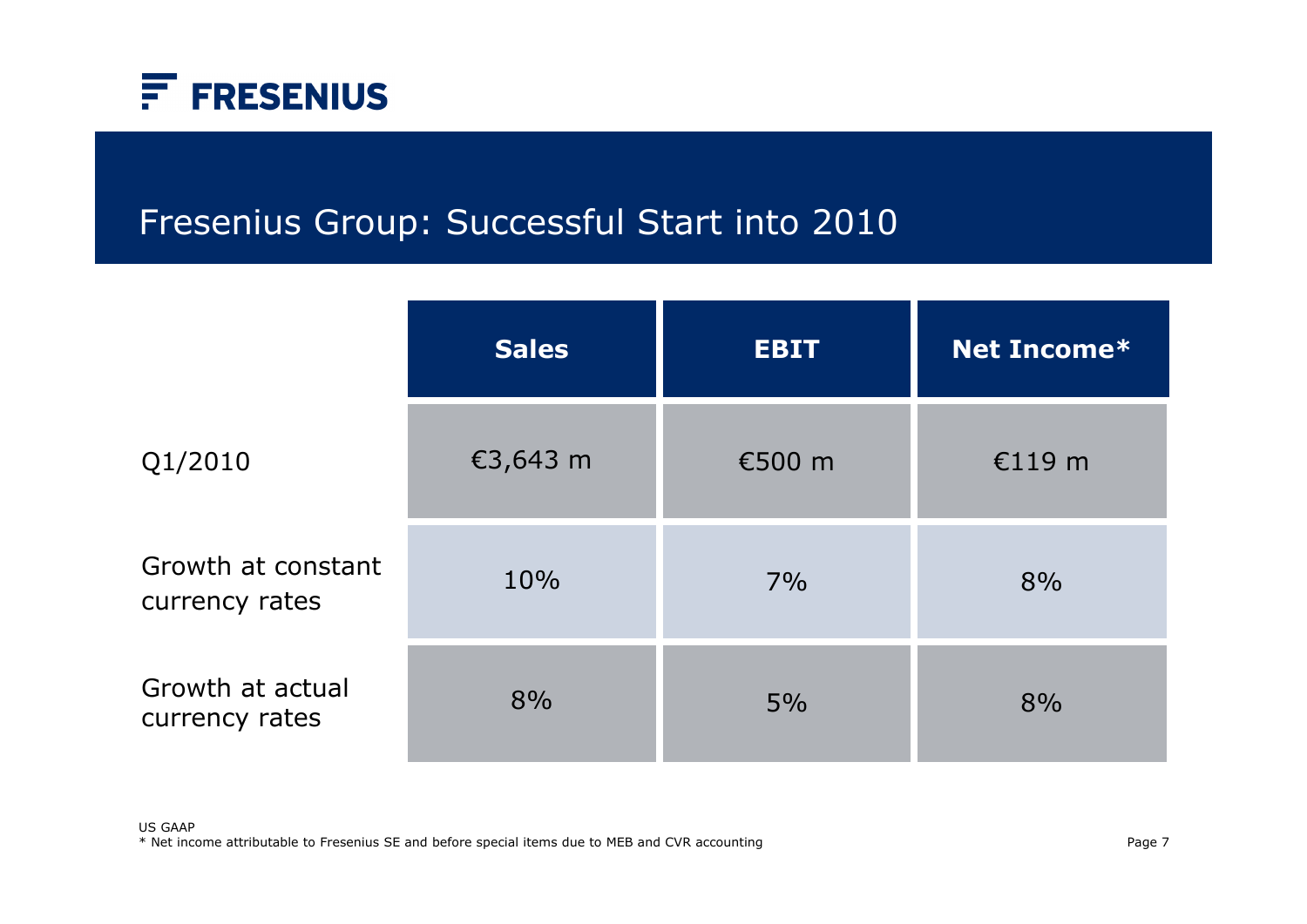

# Fresenius Medical Care: 1st Quarter 2010 and Outlook

| US\$2,882 m |
|-------------|
| US\$211 m   |
|             |
|             |
|             |

| Sales      | $>$ US\$12 bn   |
|------------|-----------------|
| Net Income | US\$950 - 980 m |

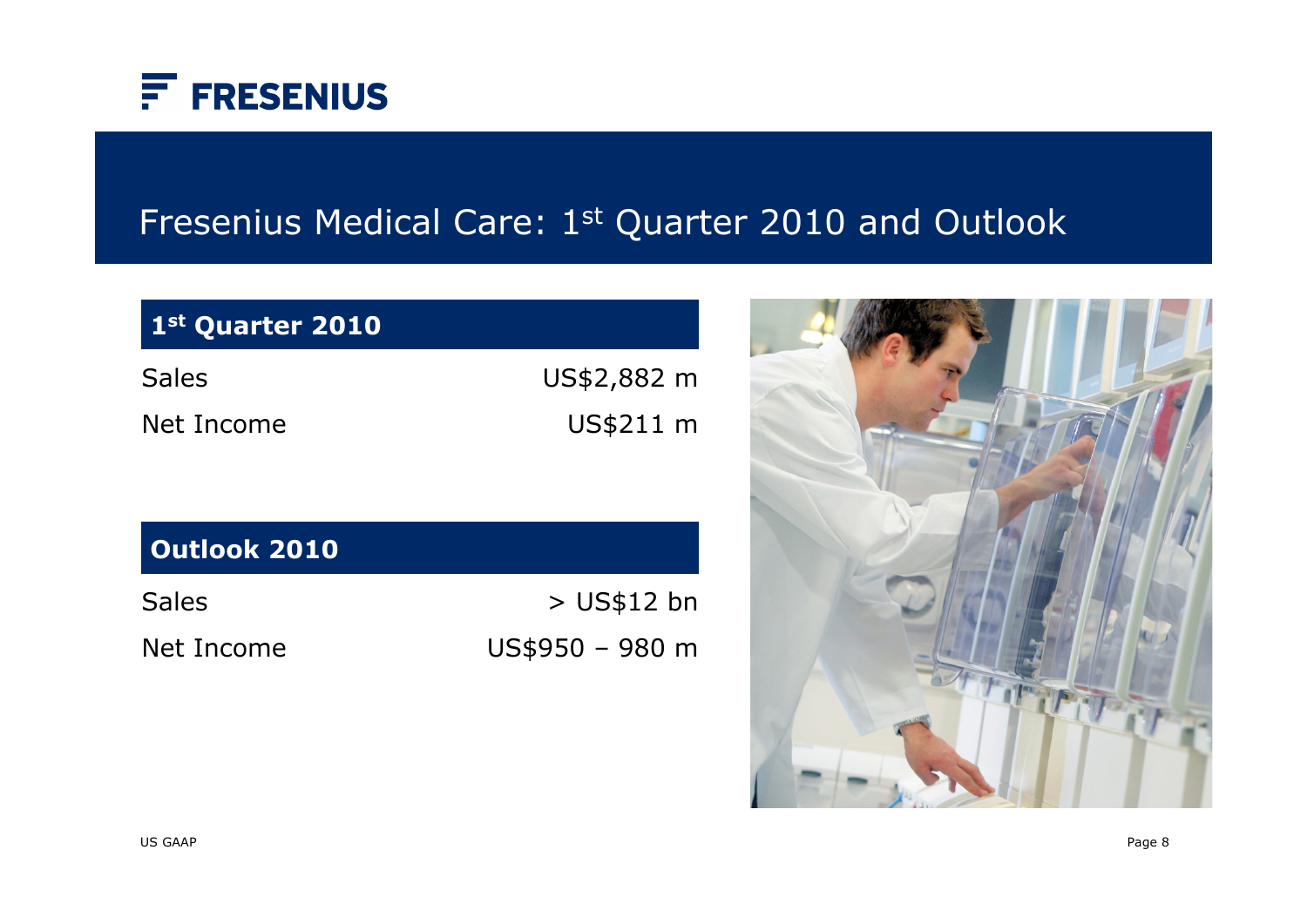

## Fresenius Kabi: 1st Quarter 2010 and Outlook

| 1st Quarter 2010      |            |
|-----------------------|------------|
| <b>Sales</b>          | €800 $m$   |
| <b>EBIT</b>           | €145 $m$   |
|                       |            |
| <b>Outlook 2010</b>   |            |
| Sales, growth organic | $7 - 9%$   |
| <b>EBIT</b> margin    | $18 - 19%$ |

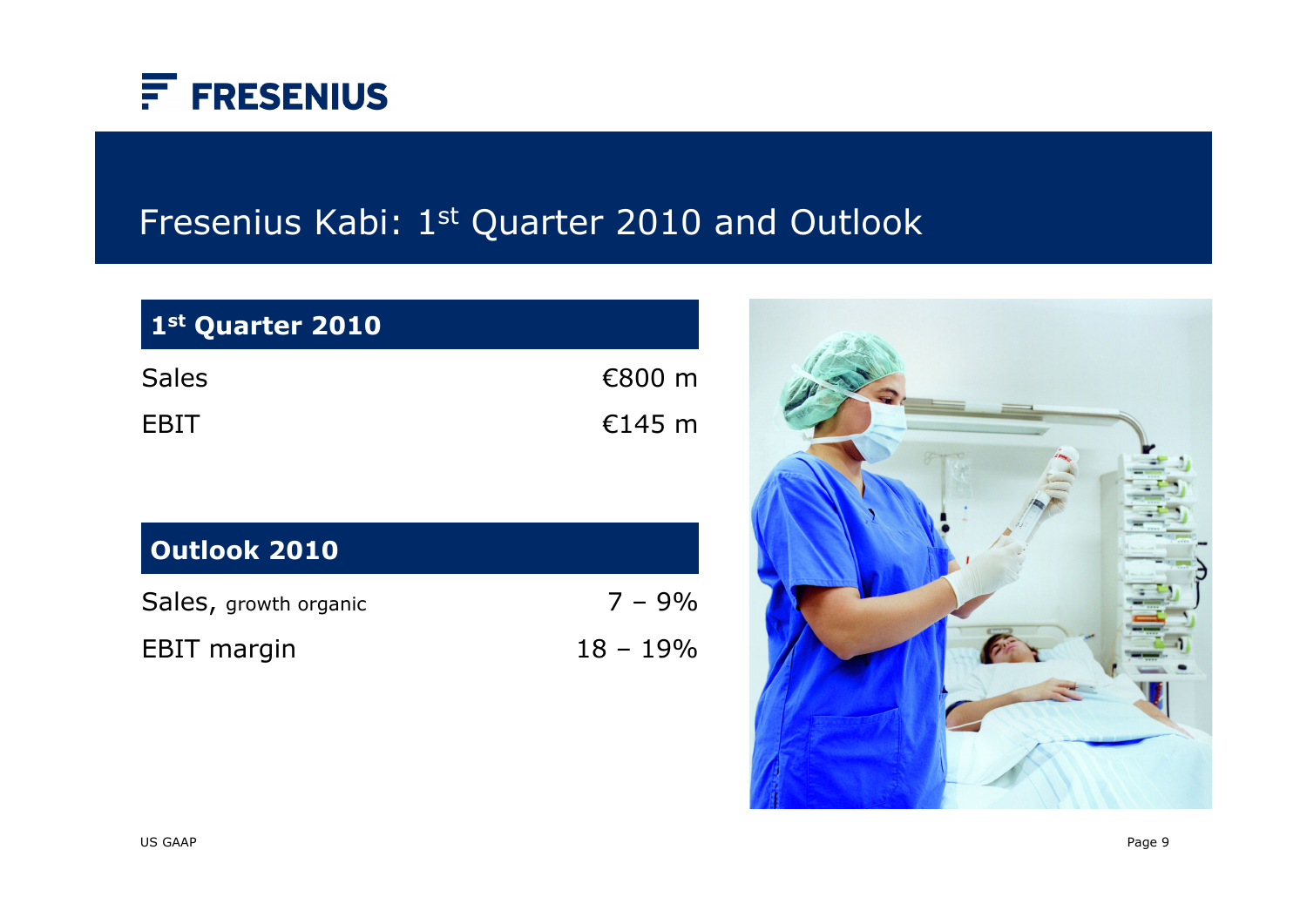

## Fresenius Helios: 1st Quarter 2010 and Outlook

| 1st Quarter 2010      |              |
|-----------------------|--------------|
| <b>Sales</b>          | €608 $m$     |
| <b>EBIT</b>           | €52 $m$      |
|                       |              |
| <b>Outlook 2010</b>   |              |
| Sales, growth organic | $3 - 5\%$    |
| <b>FBIT</b>           | €220 – 230 m |

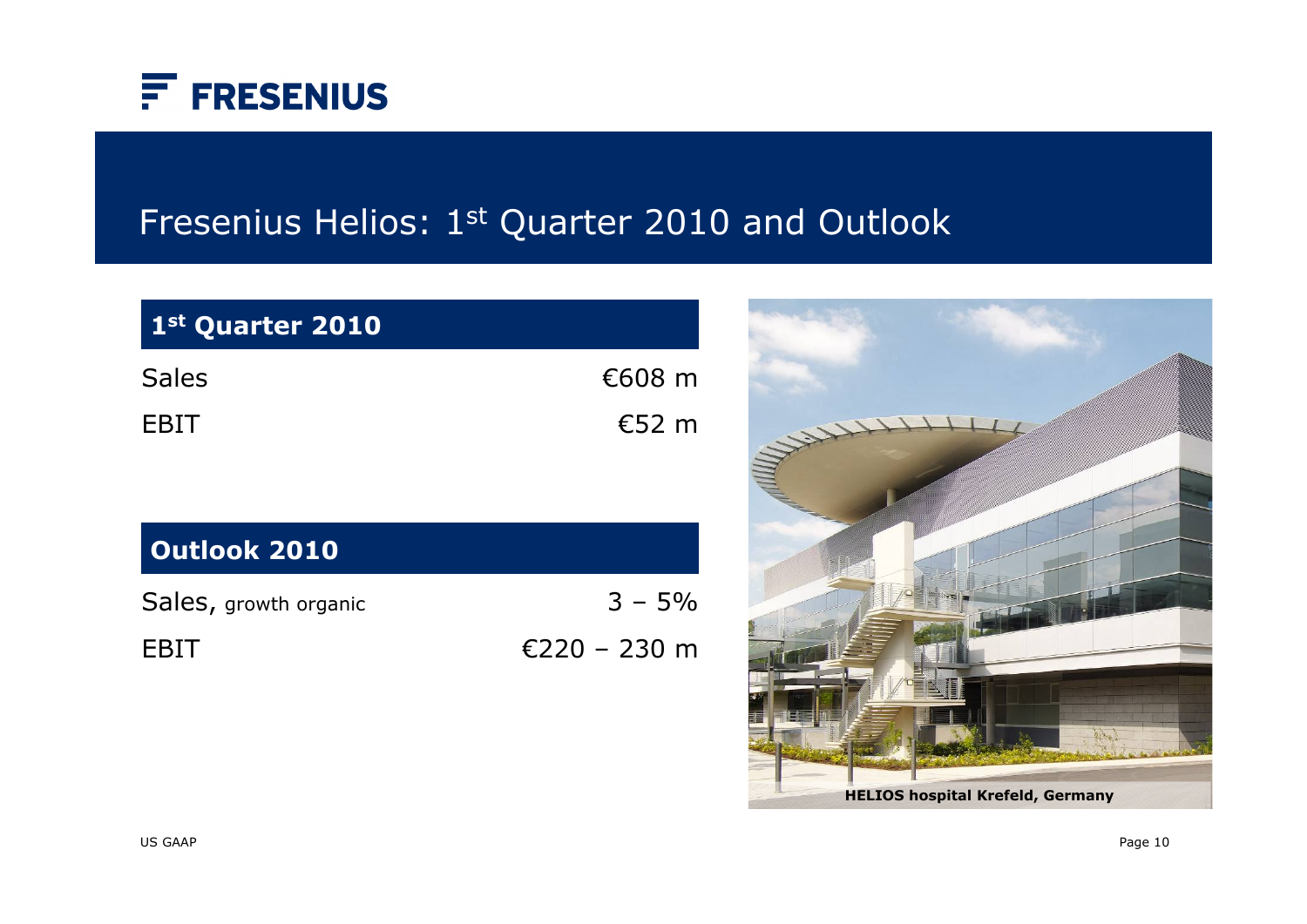

### Fresenius Vamed: 1st Quarter 2010 and Outlook

| 1st Quarter 2010    |            |
|---------------------|------------|
| <b>Sales</b>        | €156 $m$   |
| <b>EBIT</b>         | €7 $m$     |
|                     |            |
| <b>Outlook 2010</b> |            |
| Sales, growth       | $5 - 10\%$ |
| EBIT, growth        | $5 - 10\%$ |
|                     |            |

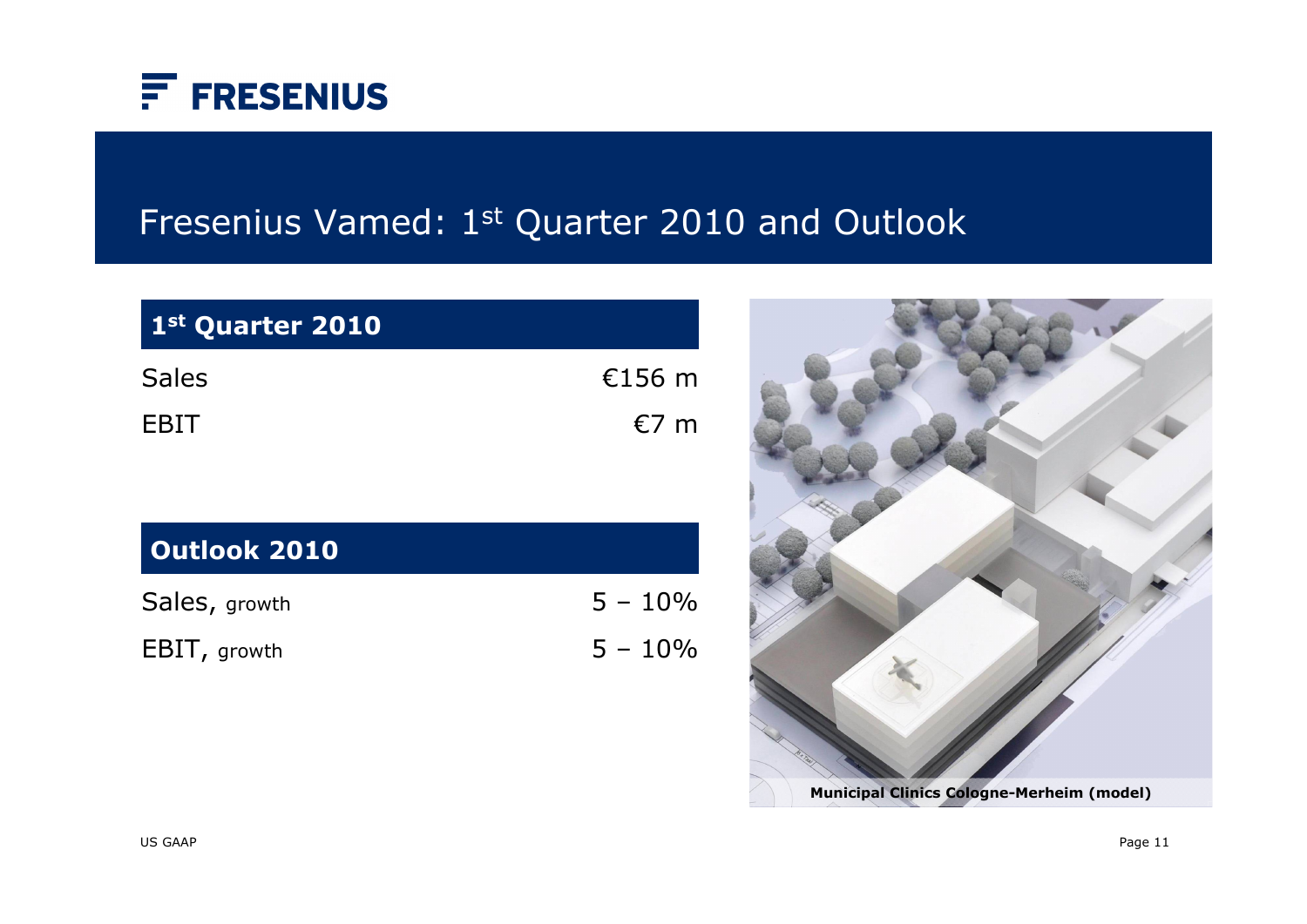

### Fresenius Group: 2010 Financial Outlook

| Revenue growth<br>at constant currency     | $7 - 9\%$    |
|--------------------------------------------|--------------|
| Net income growth*<br>at constant currency | $8 - 10\%$   |
| Capex                                      | €750 - 800 m |

\* Net income attributable to Fresenius SE and before special items due to MEB and CVR accounting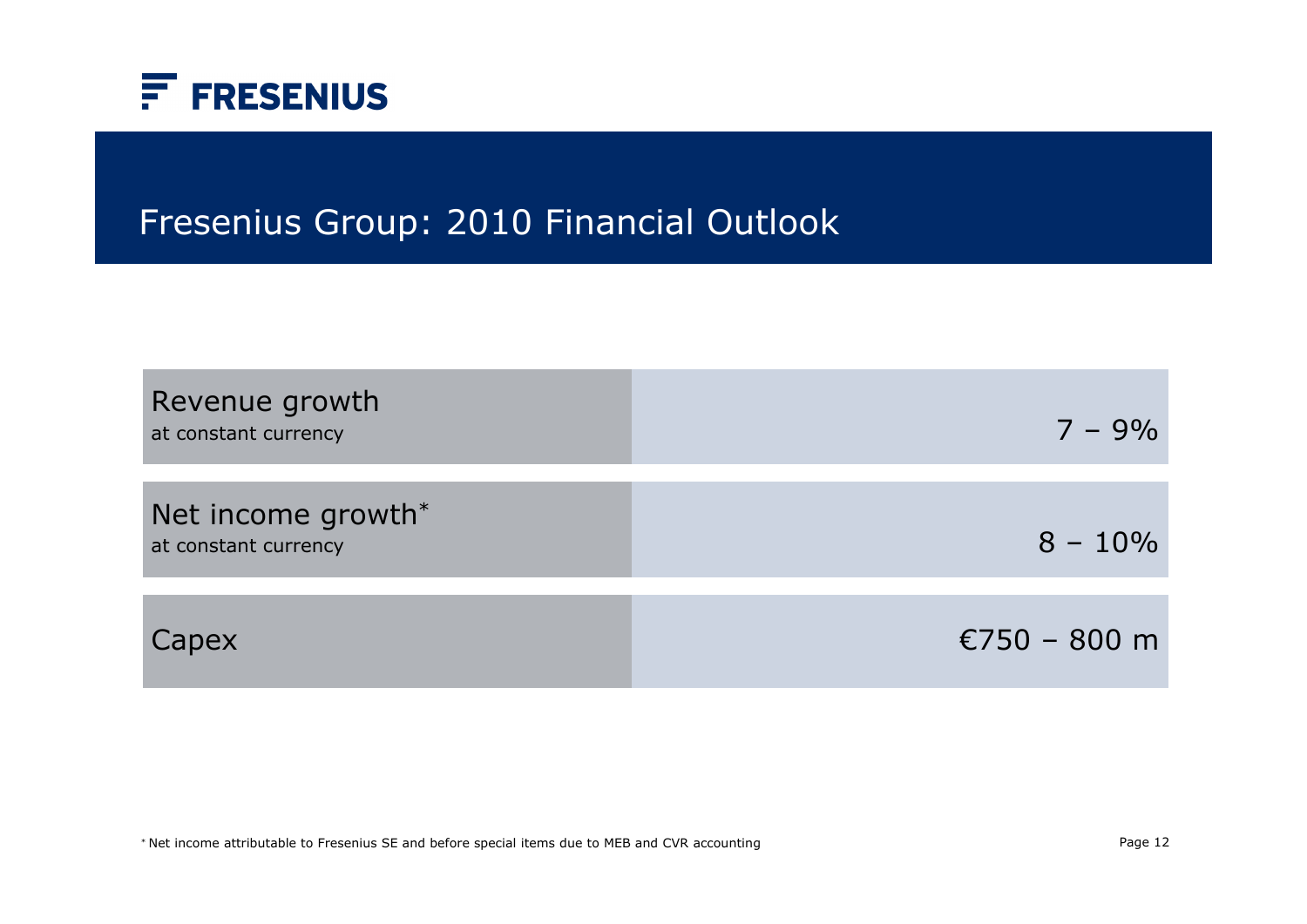

### Towards One Single Share Class – Share Conversion and Change of Legal Form

| Share conversion        | Mandatory 1:1 conversion of preference<br>shares into ordinary shares in a cashless<br>transaction |
|-------------------------|----------------------------------------------------------------------------------------------------|
| in combination with     |                                                                                                    |
| Change of<br>legal form | From 'SE' to 'SE & Co. KGaA'                                                                       |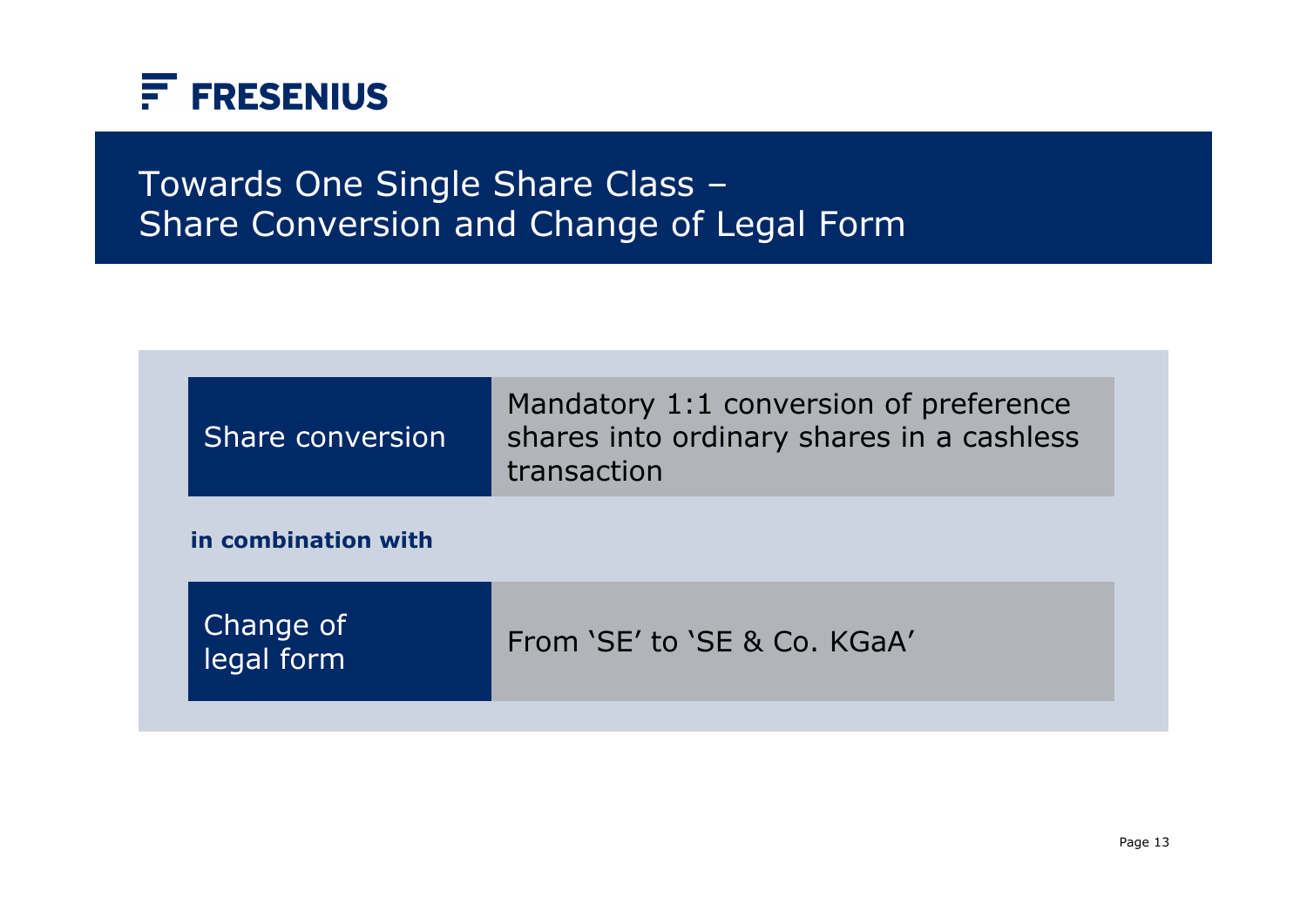

#### Transaction Rationale



Simplify share structure



Increase trading liquidity



Enhance index-relevant free-float

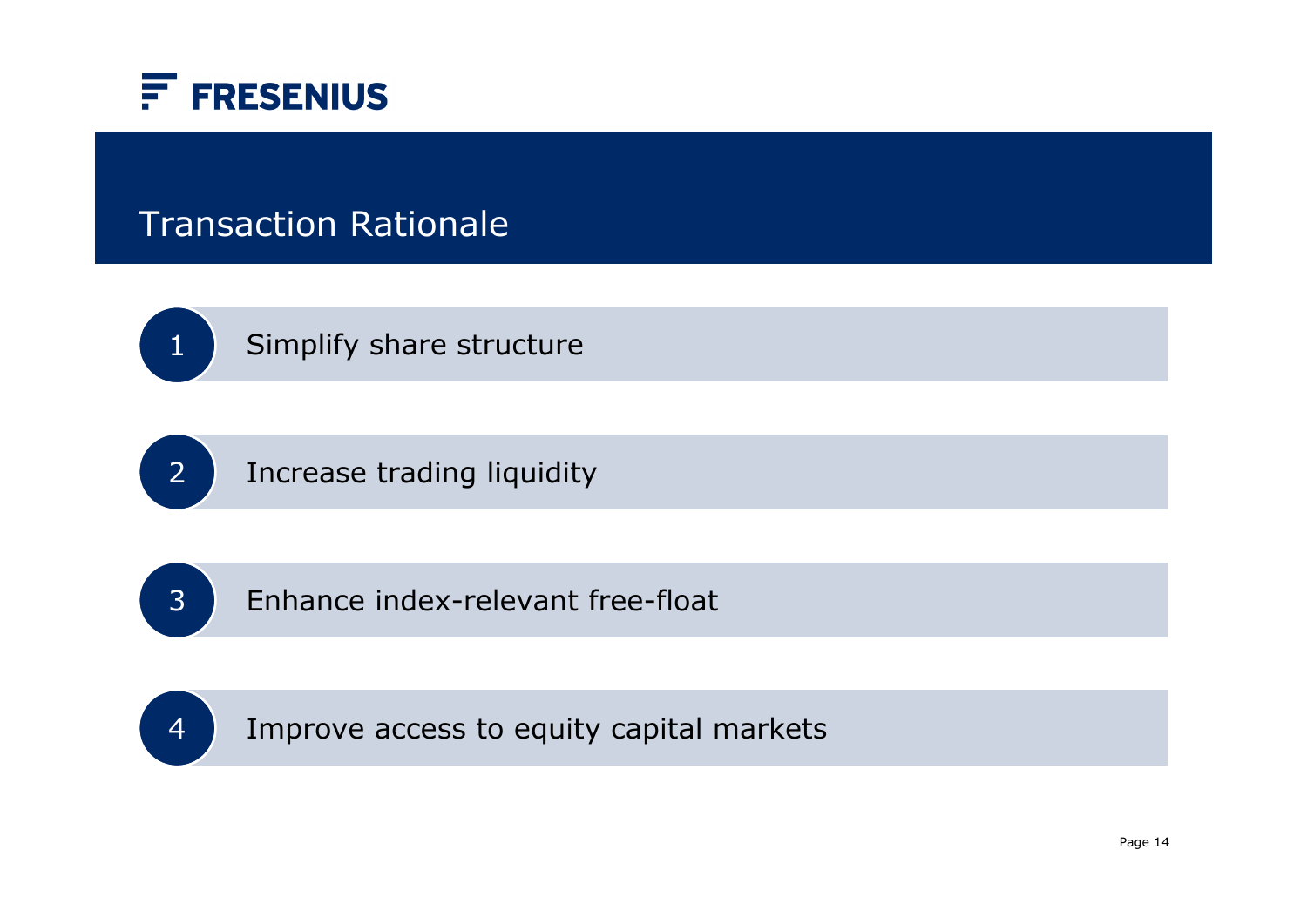

## Maintaining Current Standards for Compliance and **Transparency**



\* For selected items no voting power, e.g.: election of Supervisory Board SE & Co. KGaA, discharge of General Partner and Supervisory Board of SE & Co. KGaA for the fiscal year, election of auditor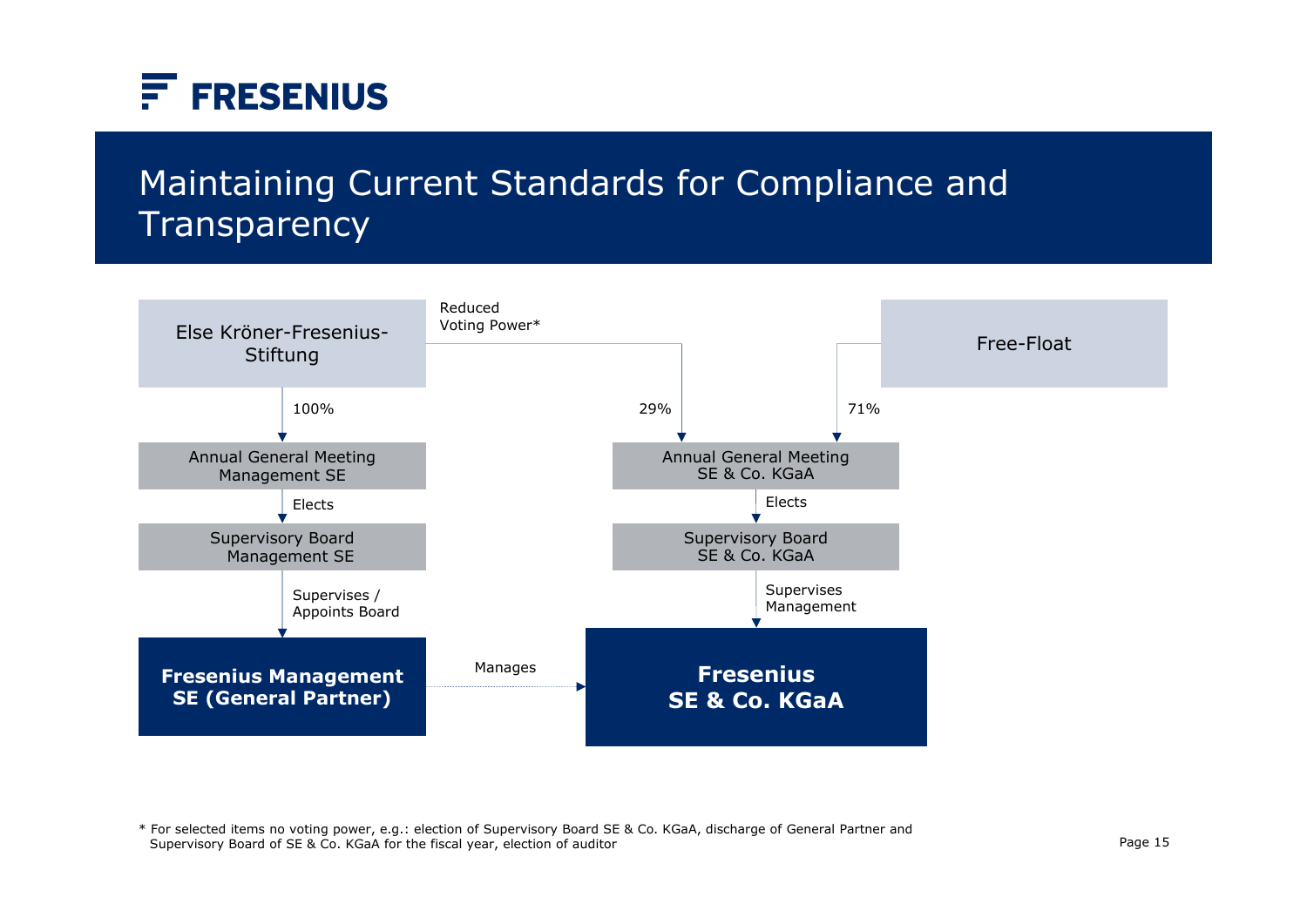

#### Change of Legal Form into a KGaA

- No change of corporate strategy
- No change of corporate structure
- Legal and financial identity will be preserved
- No accounting or tax consequences
- Articles of association of KGaA follow closely the statutes of Fresenius SE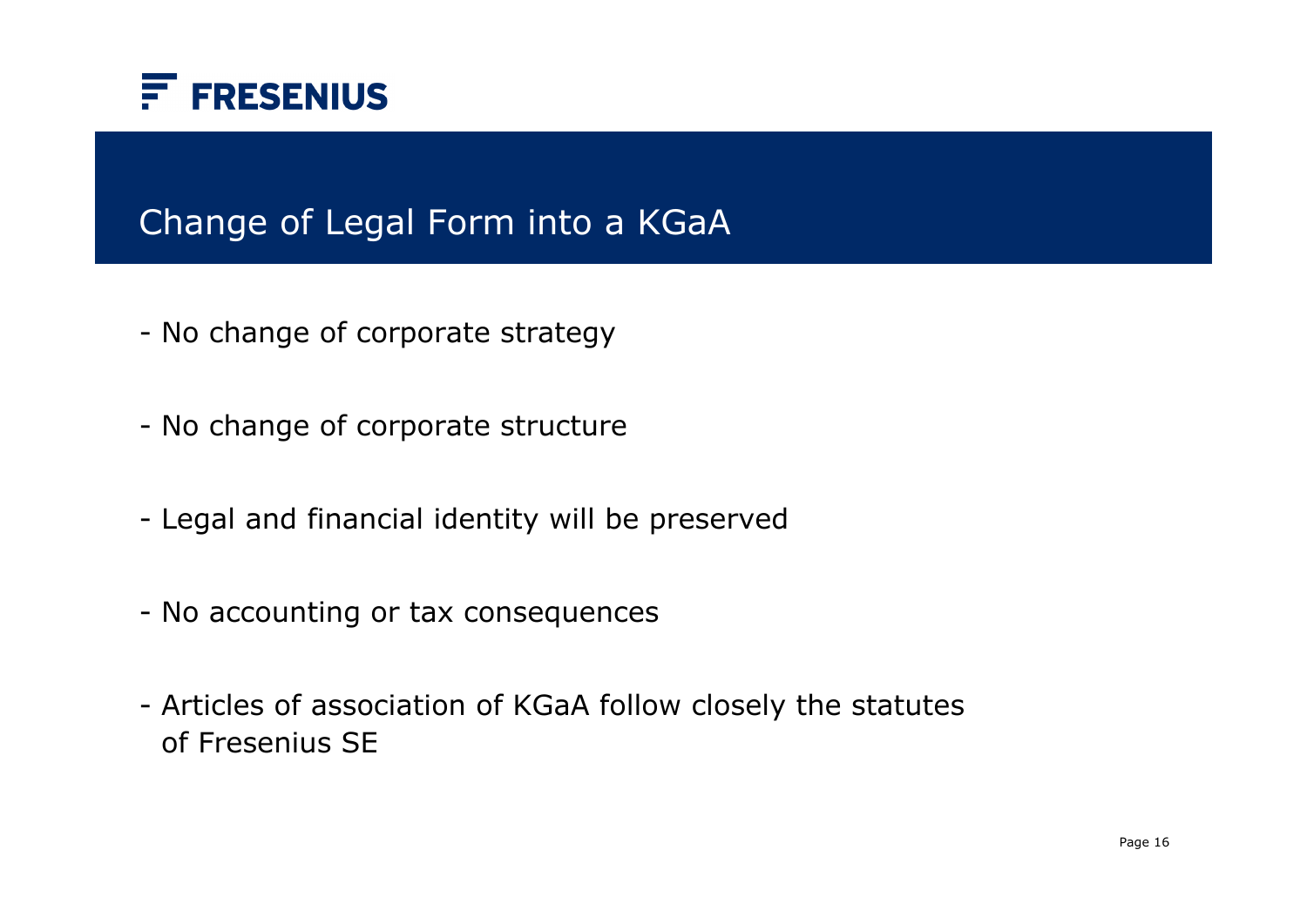

#### Fresenius Group: With Confidence into the Future

- Prudent financial management, further improvement of leverage ratios
- Sustainable organic growth, opportunities for selective small and mid-sized acquisitions
- Diversified sales and earnings base creates stability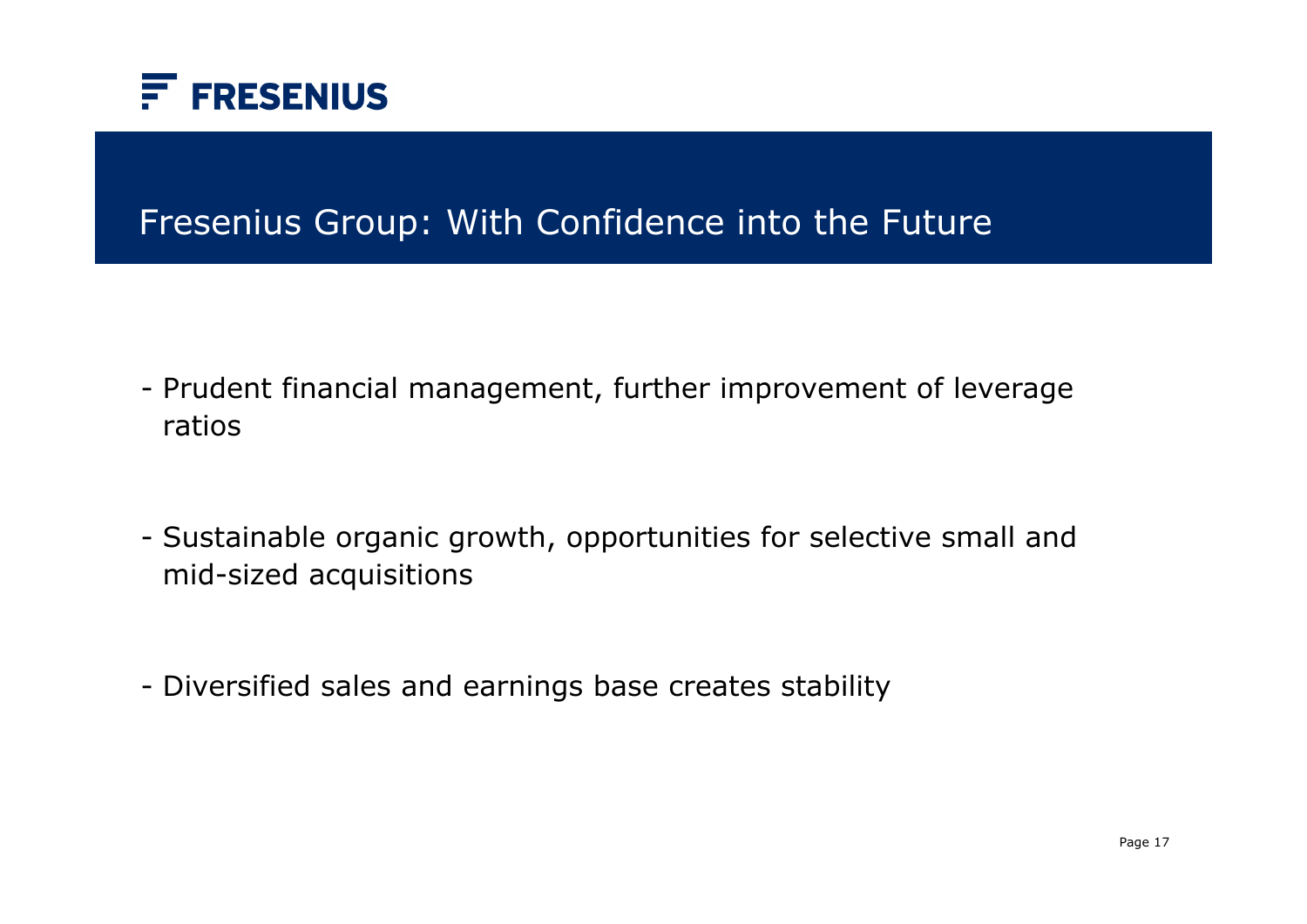

## Annual General Meeting Fresenius SE Thank you for your attention

#### May, 12 2010